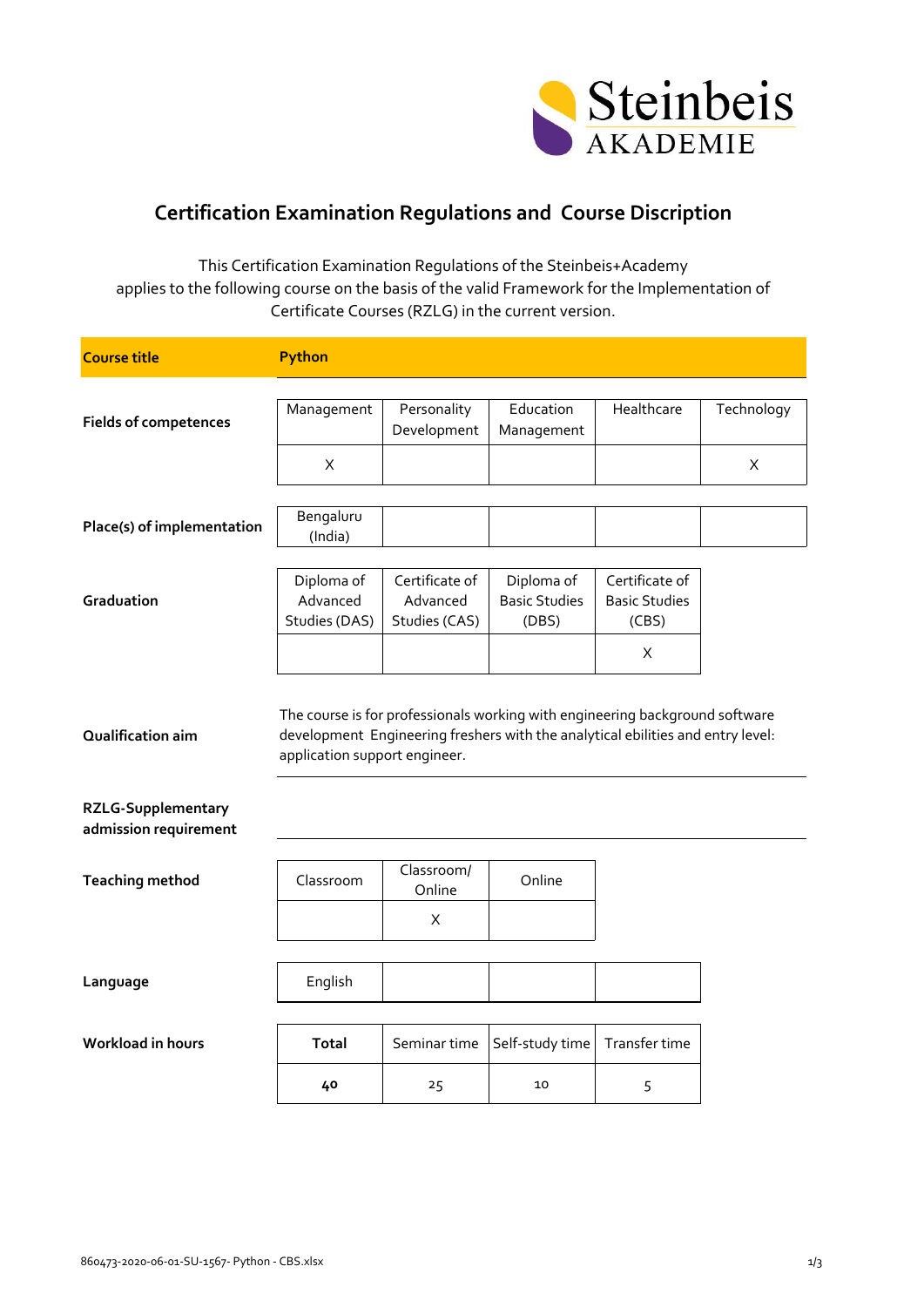

| Type of performance |
|---------------------|
| records (LNW)       |

| Examination<br>(K) | Presentation/<br>oral<br>examination<br>(P) | Case (C) | Transfer<br>papaer (TA) | Project study<br>paper (PSA) |
|--------------------|---------------------------------------------|----------|-------------------------|------------------------------|
|                    |                                             |          |                         |                              |

## **Contents**

| <b>Modules</b>                | <b>Key topics</b>                                                                                                                                                                                    | Seminar<br>time/h |
|-------------------------------|------------------------------------------------------------------------------------------------------------------------------------------------------------------------------------------------------|-------------------|
| Why Python?                   | Language Popularity; Job Trends; Areas where<br>Python is used; Companies using Python and<br>Examples; History of Python; Compiled and<br>Interpreted Languages; Why Python as hybrid<br>language   | $\mathbf{1}$      |
| Installation - Python         | Versions (2.7+ vs 3.0+); Available IDEs,<br>Comparison; Installation of Python and<br>PyCharm; IDLE and the interactive shell; Basic<br>operations on the shell; Running the script file             | $\overline{2}$    |
| <b>Python Data Types</b>      | Variables; String; List; Tuple; Dictionaries;<br>Boolean; Numbers; Range                                                                                                                             | $\overline{2}$    |
| Operations                    | Arithmetic Operators; Relational Operators;<br>Logical Operators                                                                                                                                     | $\overline{2}$    |
| <b>Conditional Statements</b> | If Statement (elif, else); for Statement; while<br>Statement; break and continue Statement; pass<br>keyword                                                                                          | $\overline{2}$    |
| <b>Functions</b>              | Definition and calling a function; Pass by<br>Reference vs Value; Functions Arguments<br>(Required, Keyword, Default, Variable Length);<br>Return statement; Scope of Variables (Global vs<br>Local) | $\overline{2}$    |
| <b>Functional Programming</b> | Anonymous (lambda) Functions; Maps, filter,<br>reduce; Dictionaries in lambda; File I/O, Reading<br>Keyboard Inputs, Input function, Opening and<br>Closing Files, Reading and Writing Files         | $\overline{2}$    |